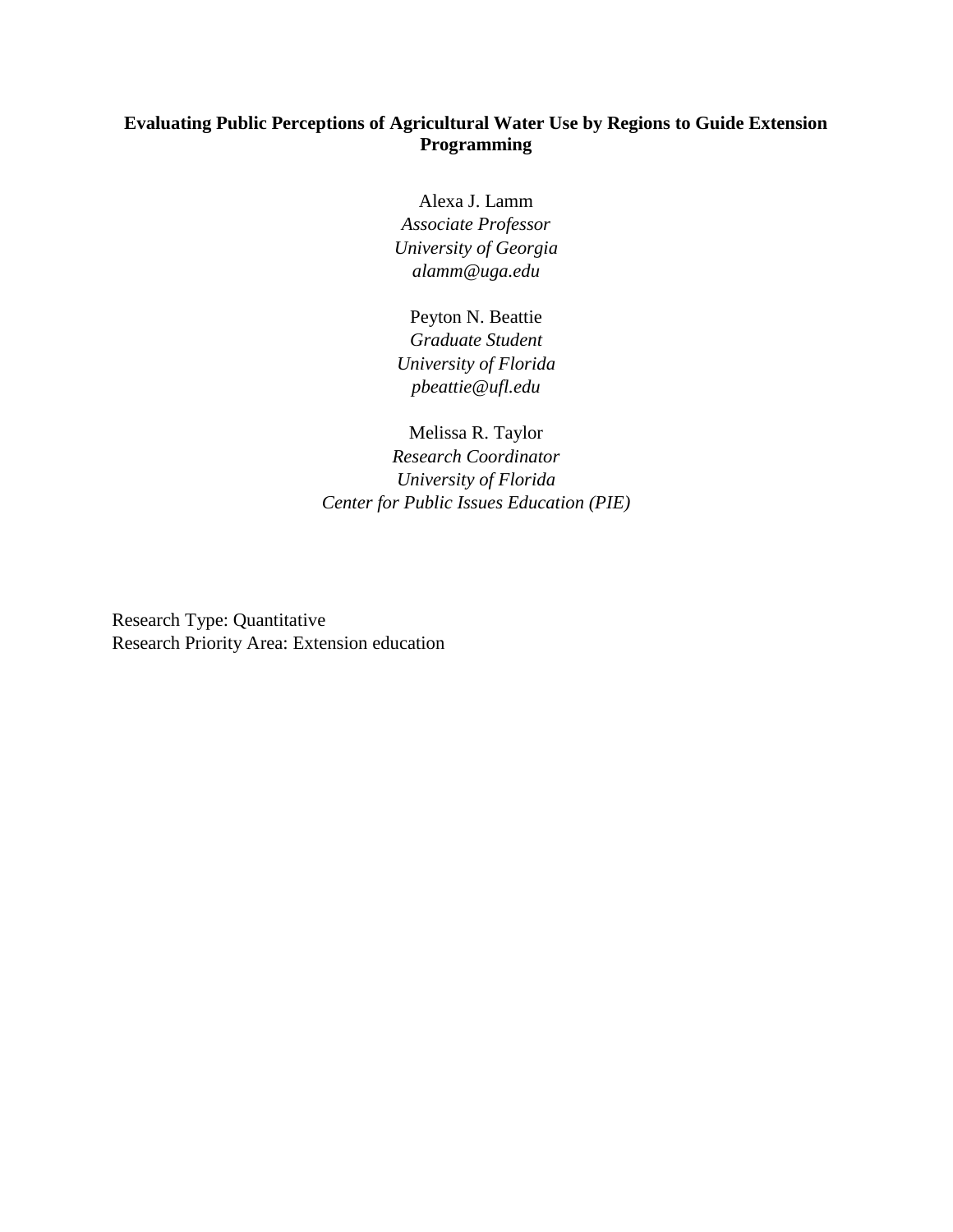# **Evaluating Public Perceptions of Agricultural Water Use by Regions to Guide Extension Programming**

*Agricultural water use accounts for a large portion of water withdrawal in the United States (U.S.). The agricultural industry has recently come under public scrutiny as increased droughts across the nation has led to competition for water. The added pressure has led to an increase in policy aimed at curbing agricultural water use in many parts of the U.S. At the same time, public perception of agricultural water use was at an all-time low with little recognition that agricultural water needs differ depending upon geographic location. The purpose of this study was to evaluate public perceptions of water use across the nation to assist extension educators in the development of programs focused on educating about diverse agricultural water needs. The findings revealed respondents generally trust farmers when it comes to water use and believe farming practices have a positive effect on the natural environment. There were observed differences between regions when it came to farmers' use of resources and how they negatively impact the environment, with respondents from the West having a significantly more negative opinion. Universities and extension educators were found to be the most trusted source of information, therefore regionally specific agricultural water use extension programs could assist in developing an educated public.*

**Keywords:** trust, extension, education, social capital, water, regional differences

### **Introduction**

"Most Americans assume that water supply is both reliable and plentiful" (Attari, 2014, p. 5129). However, over the past 100 years, water has become increasingly limited and low water levels are a constant threat (Araya & Kabakian, 2004). The United States Geological Survey (USGS) reported 355 million gallons per day is withdrawn in the U.S. alone (USGS, 2014). Agricultural water use accounts for a large portion of the water withdrawn in the U.S. According to Schaible and Aillery (2012), "irrigated agriculture accounts for 80-90 percent of consumptive water use in the United States" (p. 5) and has recently come under public scrutiny (Lamm, Taylor, & Lamm, 2016) as competition for water needs have increased. There has also been increased pressure to implement water policy and water management to force the sustainability of irrigated agriculture due to the continued and growing agricultural demand for water resources (Bian, Williams, Benson & Segarra, 2016).

Diverse agricultural water issues have emerged across the U.S. For example, in the Midwest, water used for irrigation is mainly pumped from the High Plains Aquifer, one of the largest aquifers in the United States. The aquifer is a critical source of water for American agriculture and other industries in eight states (Colorado, Kansas, Nebraska, New Mexico, Oklahoma, South Dakota, Texas, and Wyoming) providing water for 27% of the crop production in the U.S. (Drummond, 2003). It is now in jeopardy of depletion within only a few decades (Mann, 2009). Due to a prolonged drought, the current usage of the aquifer is unsustainable as the water is used faster than it is recharged.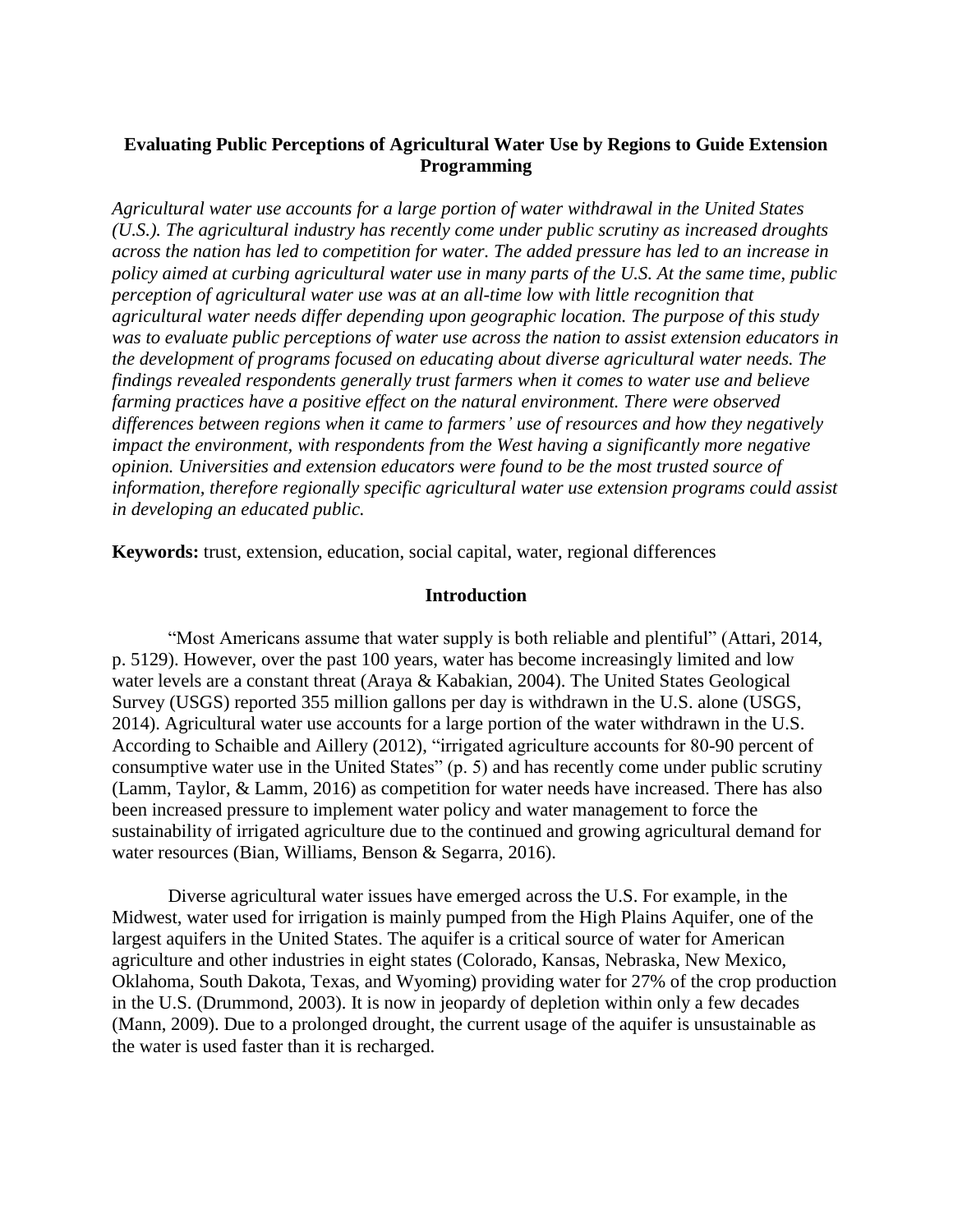In the Northeast, farmers near the Chesapeake Bay area have faced several water issues, most specifically related to water quality. Problems include nutrient, sediment, and toxic contaminant pollution from agriculture, storm water runoff, and nonpoint source runoff (Chesapeake Bay Program, 2012; USGS, 2015).

In the Southeast, Georgia, Florida, and Alabama have been engaged in a decades-long "water war" (Dunkelberger, 2017). The states have been battling over water allocation in two major basins that cross their borders (Southern Environmental Law Center (SELC), 2017). One of which, the Apalachicola-Chattahoochee-Flint Basin, has been named the most endangered river basin in the U.S. (Howard, 2016).

On the opposite side of the country, California has suffered from prolonged drought (Sokolow, Godwin, & Cole, 2016) causing current water supplies to diminish resulting in recurring irrigation issues (University of California, 2015). The Central Valley of California is one of the most agriculturally productive areas in the U.S. (Panda, 2015) accounting for 66-70% of the total irrigated area in the western region (Elias et al., 2016). Aquifers in the Central Valley are so overdrawn that some fields have sunk by over 30 feet (Nijhuis, 2014).

Since 2000, Texas has been subjected to two major droughts in 2006 and again in 2011. These two droughts took the lives of hundreds of people and lost the agricultural industry billions of dollars due to crop failure (Combs, 2012). In 2011, nearly 90% of the state was in exceptional drought status and conditions did not improve until 2013 (Combs, 2012).

Over time, the industrialization of agriculture has advanced and consumers have become removed from the farm, creating a disconnect (Rumble & Irani, 2016). The agriculture industry has tried to address the disconnect by communicating with consumers, however, this has proven to be difficult (Rumble & Irani, 2016). A suggested solution to improve communication has been to increase the transparency of the agricultural industry (Garner, 2009; Roybal, 2012). Effective communication methods that develop trust between consumers and the agricultural industry have the potential to make lasting results with policy developed from an educated, informed perspective. Extension programs can play a role in this by educating the public about agricultural water use to ensure an accurate portrayal of agricultural needs and sustainable use of this precious resource are known (Lamm et al., 2016).

Today the general public has an all-time low trust in businesses, government, and news media; with people most likely to trust colleagues, friends, and family (Rawlins, 2008). The internet has created a world where transparency is expected. Access to information is now a need of consumers regardless if the supplier wants to expose itself (Rumble & Irani, 2016). Trust is important for reaching agreement between various stakeholders when solving environmental problems related to watersheds (Leach & Sabatier, 2005).

A study by Mase, Babin, Prokopy, and Genskow (2015) focused on trust between agricultural and non-agricultural respondents on water quality throughout the watersheds in the U.S. They found nonagricultural respondents were more trusting of the quality of water when compared to agricultural respondents. This same study found extension programs, soil and water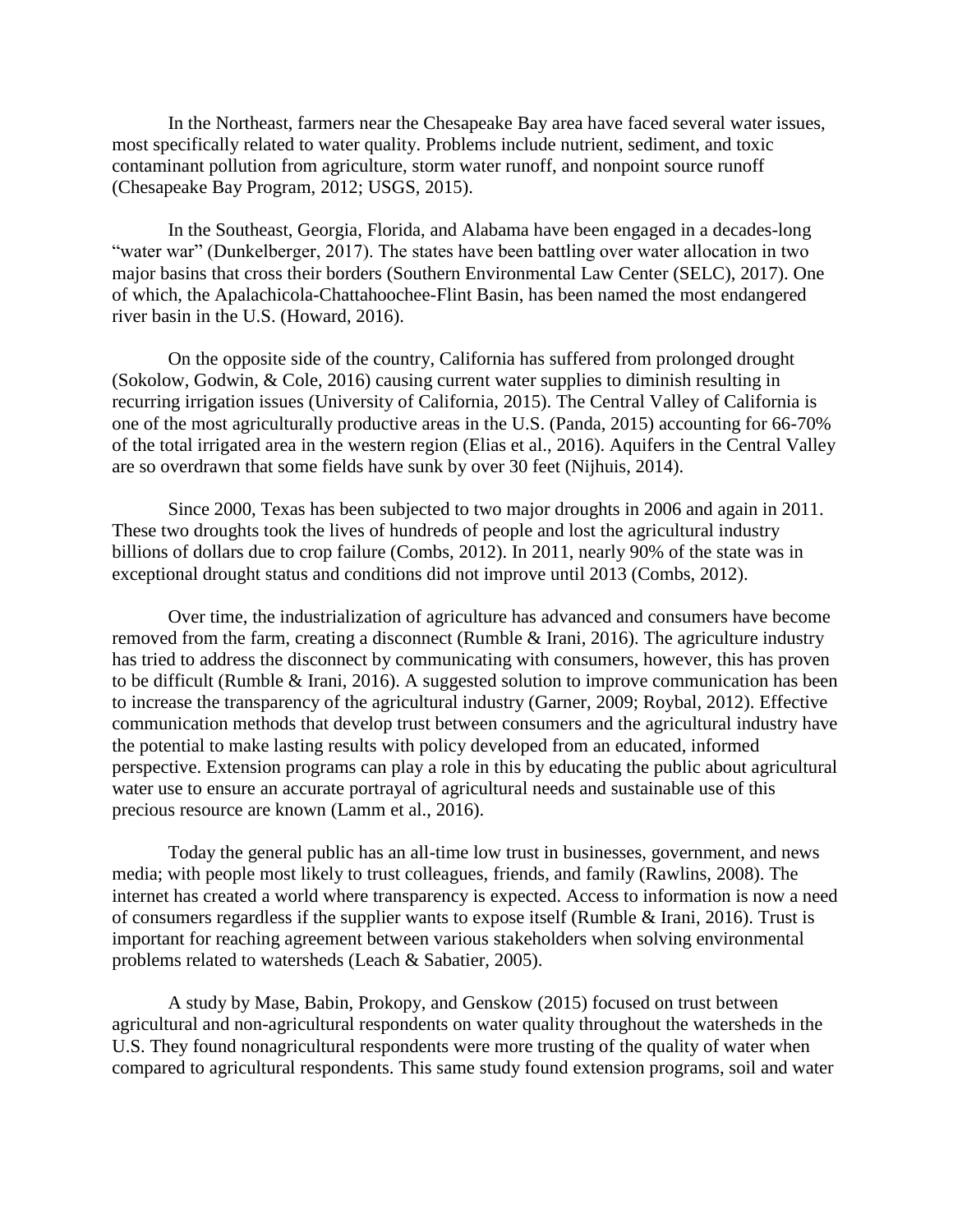conservation districts, Natural Resources Conservation Services, and State agencies were the most trusted sources of information (Mase et al., 2015).

As drought, extreme weather events, and wars over water rights continue it is important to understand public trust of agriculture water use in the different regions of the U.S. Stakeholders must work together to develop sustainable solutions that will allow for the water needed for population growth, the sustainability of natural systems and agricultural production. This must be done to benefit consumers and to protect the viability of a strong U.S. agricultural industry. For the public to make informed decisions about agricultural water use it is imperative that educators understand their levels of trust with agricultural producers and perceived transparency of the agricultural industry. Extension educators are influential within their local communities, providing educational programs across the nation (Vörösmarty, Green, Salisbury, & Lammers, 2000) and have the potential to address perceptions of agricultural water use but need to be specific when meeting regional needs.

#### **Theoretical Framework**

Social capital theory was used as the framework to guide this study. Social capital is the collective value of all social networks and the inclinations that arise within groups as members strive to help one another (Putnam, 2000). This is particularly important when trying to understand relationships and how relationships are used to share knowledge (Warren, Sulaiman, & Jaafar, 2013). Traditionally, social networks were limited to a geographical location, but with the global society that exists today, social networks have become far more diverse and dynamic (Young, 2011). Social media increases the chance of having a greater network, thus providing access to new information and resources (Warren et al., 2013). Extension educators seek to understand how individuals share resources or knowledge to gain a perspective on how they can be best educated (Putnam, 2000).

Miller and Buys (2008) aimed to understand how social capital would affect human water use behaviors in a drought-stricken area of Australia. This study indicated that close neighborhood connections played a large part in residents practicing environmentally friendly car washing techniques (Miller & Buys, 2008). The study results also indicated that social capital can be a cause of fostering negative norms rather than positive norms (Miller & Buys, 2008). Negative norms in this study occurred when self-reported proactive residents indicated they participate in environmentally unfriendly gardening in the form of applying weed killers, pesticides, and herbicides to their garden (Miller & Buys, 2008).

Jones, Evangelinos, Gaganis, and Polyzou (2010) conducted a study that aimed to understand how social capital was influenced by consumers' perceptions of water conservation policies. When discussing water management with consumers, it was found that institutional trust was the most important factor of social capital as it relates to policy acceptance (Jones et al., 2010). In addition, Jones et al. (2010) found that social trust and adhering to social norms was found to cause citizens to be less compelled to follow water conservation policies. This study also indicated social networks were an influencer of improving domestic water systems (Jones et al., 2010).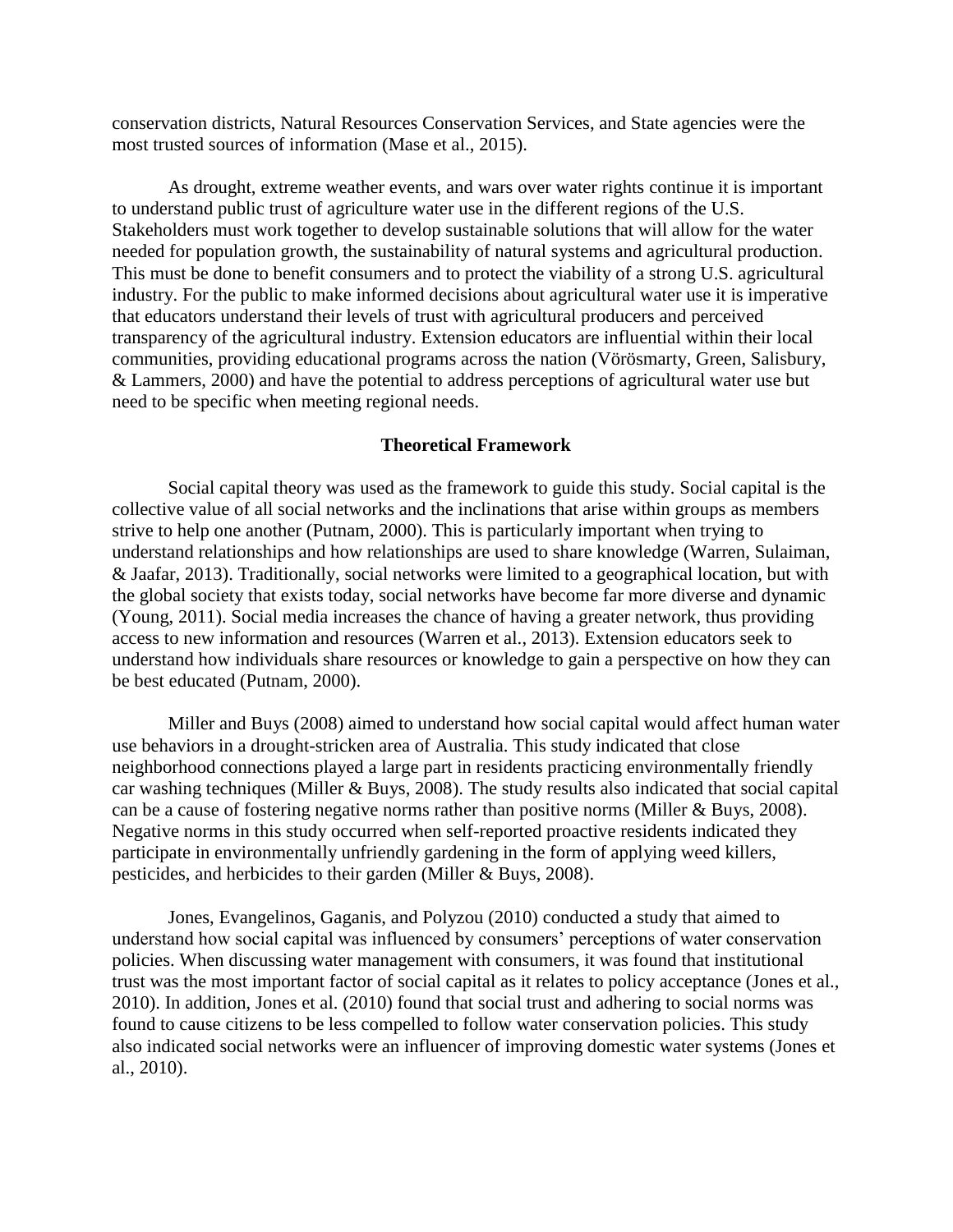Robinson and Meikle-Yaw (2007) conducted a case study to understand how social capital was fostered through Extension projects in the community. In two Mississippi Delta communities, organizations were created through Extension to develop a public playground in one community and a Martin Luther King, Jr. memorial park was established in the other (Robinson & Meikle-Yaw, 2007). The community projects were assembled by the members of the community given their agreement with ten values and principles provided (Robinson & Meikle-Yaw, 2007). The results of the study discussed that because the members of the community came together to complete these community restoration projects for the community in which they belonged, allowed for the members to be further invested in their community and more civically engaged because of the social capital built during the process (Robinson & Meikle-Yaw, 2007).

## **Purpose and Objectives**

The purpose of this study was to examine public perception of agricultural water use across the U.S. to inform the development of regionally appropriate extension programs. The study was guided by the following objectives:

- 1. Describe respondents' perceptions of agricultural water use by regions which were broken into four key concepts: trust in water use and protection, use of resources, agriculture's positive impact on the environment, and agriculture's negative impact on the environment.
- 2. Determine if perceptions of agricultural water use differed between regions.

## **Methods**

This research was part of a larger study of public perceptions of agricultural water use, with four sections relevant to the research objectives. The researchers used a third party public opinion polling company, Qualtrics, to distribute an online survey to capture public perceptions of agricultural water use. The population of interest was U.S. residents aged 18 and older. A nonprobability, opt-in sampling technique was used (Baker et al., 2013). The instrument included demographic screening questions to ensure respondents accurately reflected the U.S. adult population. After criteria-based selection and quality assurances, a sample of the population was obtained ( $N = 1,050$ ). Prior to analyzing the data, post-stratification weighting methods were used based on the 2010 U.S. Census for age, gender, and race/ethnicity to ensure the respondents were representative of the population of interest and geographically represented the nation (Kalton & Flores-Cervantes, 2003). This is standard practice to overcome the limitations of nonprobability sampling (Baker et al., 2013; Kalton & Flores-Cervantes, 2003).

Prior to sending the survey, an expert panel that included faculty and staff from The University of Florida reviewed the survey instrument. Additionally, The University of Florida Internal Review Board approved the study. The results were exported and analyzed using SPSS version 23. Descriptive statistics were used to calculate the perception of agriculture water use. ANOVAs were used to determine if statistically significant differences in perceptions of agricultural water use existed between U.S. regions with an  $\alpha$  < .05 set *a priori*.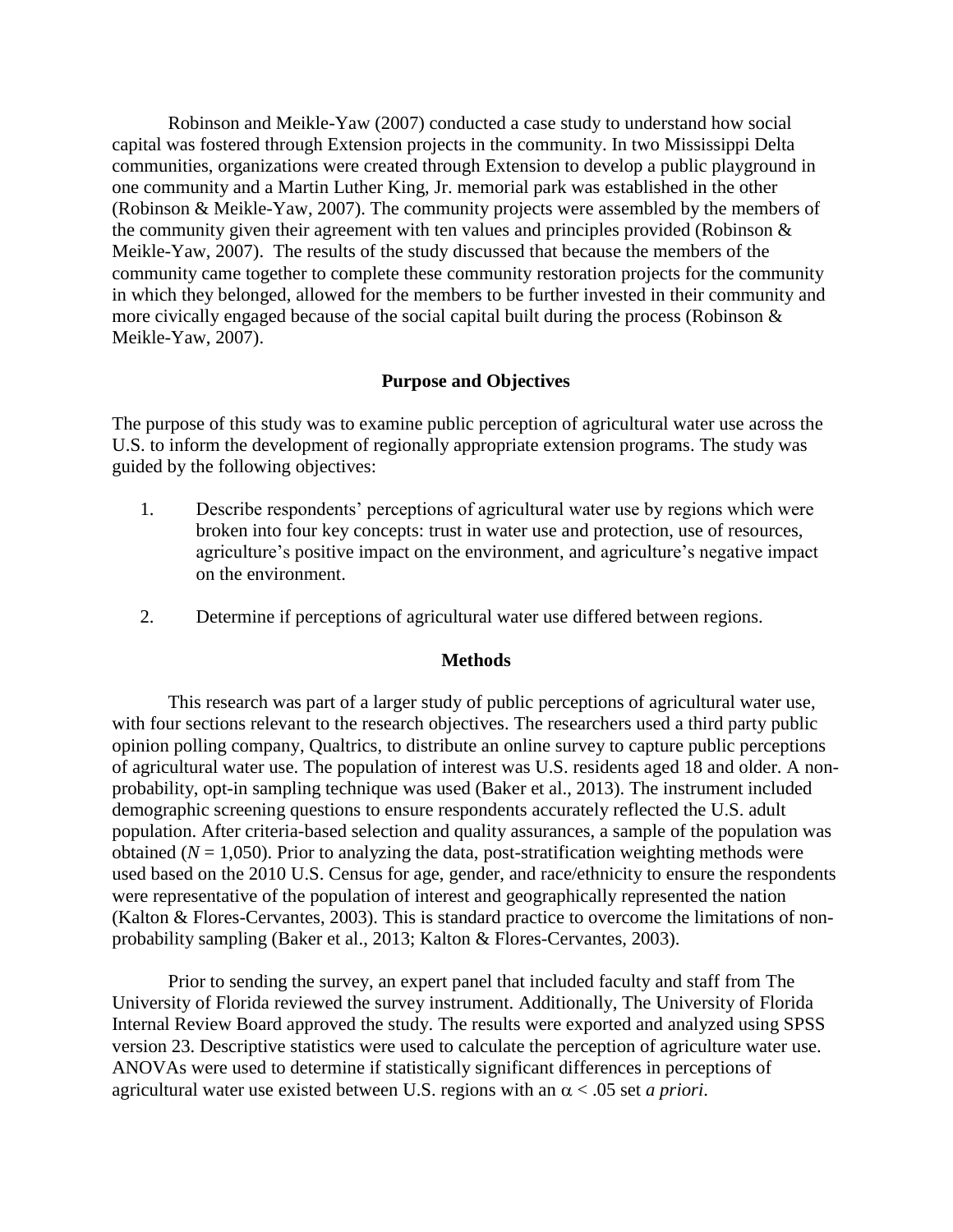The respondents were split based on the home state they reported being from. The regions included the Northeast, the South, the Midwest, and the West. The following states made up each region:

- Northeast: Connecticut, Delaware, Maine, Maryland, Massachusetts, New Hampshire, New Jersey, New York, Pennsylvania, Rhode Island, and Vermont
- South: Alabama, Arkansas, Florida, Georgia, Kentucky, Louisiana, Mississippi, North Carolina, South Carolina, Tennessee, Texas, Virginia, and West Virginia
- Midwest: Illinois, Indiana, Iowa, Kansas, Michigan, Minnesota, Missouri, Nebraska, North Dakota, Ohio, Oklahoma, South Dakota, and Wisconsin
- West: Alaska, Arizona, California, Colorado, Hawaii, Idaho, Montana, Nevada, New Mexico, Oregon, Utah, Washington, and Wyoming

To understand perceptions of agricultural water use, respondents were presented with a list of 24 statements and asked to indicate their level of agreement or disagreement towards farmers and farming practices on a 5-point Likert-type scale with responses including  $1 =$ *strongly disagree*, 2 = *disagree*, 3 = *neither agree nor disagree*, 4 = *agree*, or 5 = *strongly agree*. The 24 statements were broken down into four key concepts: trust in water use and protection, use of resources, positive-framed relationship with the natural environment, and negative-framed relationship with the natural environment.

An example of one of the four statements that made up the trust in water use and protection concept included *farmers can be relied upon to keep their promises when it comes to water use*. Responses to the four items were averaged to create an overall index score*.* The index was found to be reliable with a Cronbach's  $\alpha$  of .74.

To understand the use of resources concept, three statements were used to create the resources concept scale. *Farmers should save as much water as possible when irrigating crops even if it means I have to pay more for food I purchase* is an example of a statement from this concept area. Responses to the three items were averaged to create an overall index score. The index was found to be reliable with a Cronbach's  $\alpha$  of .84.

Questions to understand the positive relationship with the natural environment included five statements. An example of one of the five statements included *farming protects our natural environment*. Responses to the five items were averaged to create an index score. The index was found to be reliable with a Cronbach's  $\alpha$  of .84.

Finally, to determine if agriculture had a negative impact on the environment, five statement were offered to respondents. An example of a statement from this concept area was *fertilizers used on farms pollute natural water sources*. The negative-framed statements used the following scale:  $1 =$  *strongly agree,*  $2 =$  *agree,*  $3 =$  *neither agree nor disagree,*  $4 =$  *agree,* and  $5 =$ *strongly agree*. Responses to the five items were averaged to create an index score. The index was found to be reliable with a Cronbach's  $\alpha$  of .86.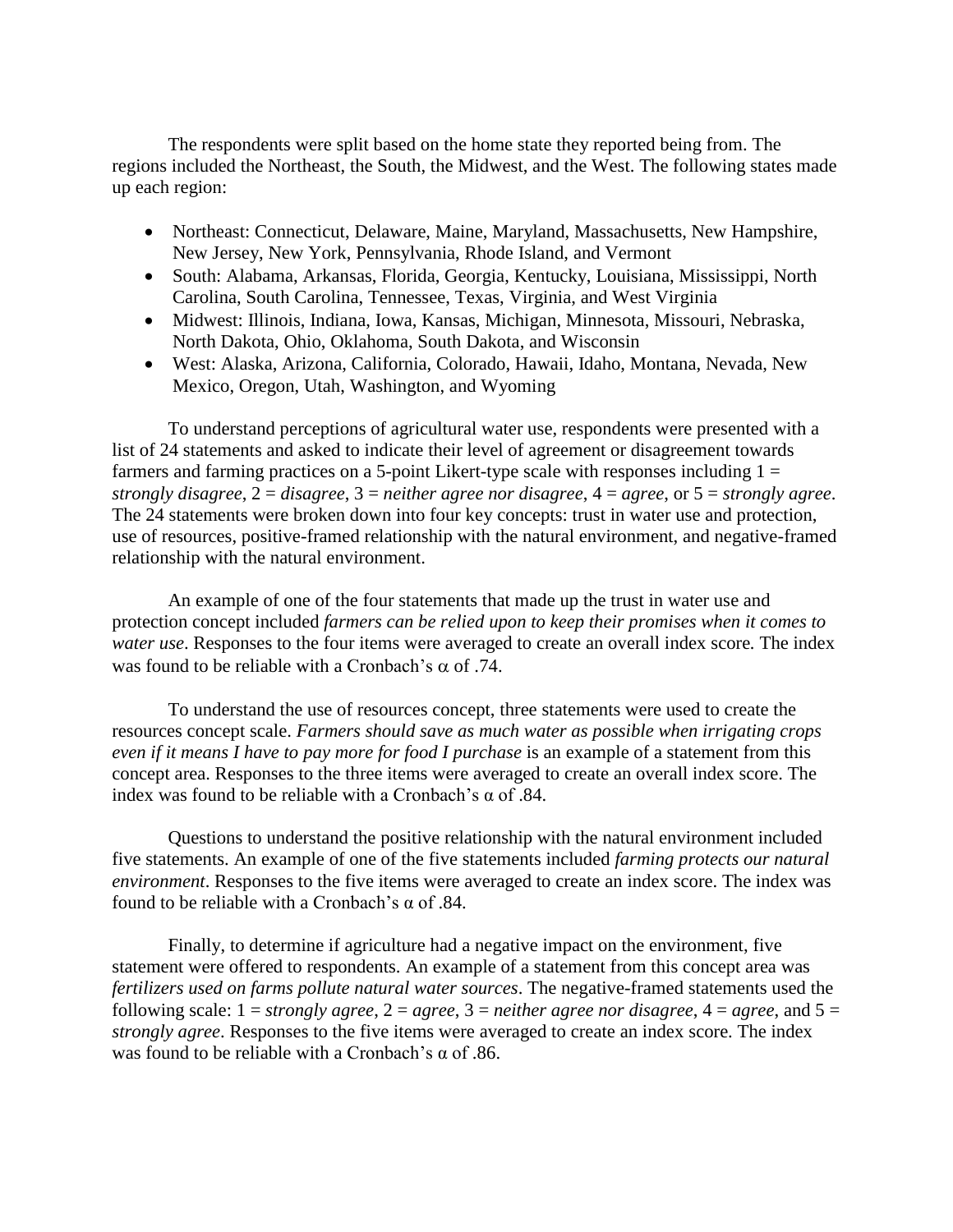The demographic characteristics of the respondents are presented in Table 1. Most of the respondents were White with the Northeast region having the largest percentage. Between the Northeast and the South, the gender representation was fairly even, however in the Midwest the majority of respondents were female whereas in the West the majority of respondents were male. The West had the largest group of respondents identifying as Hispanic or Latino and the highest number of respondents with a 4-year college degree or above followed closely by the Northeast. Overall the largest political affiliation was Democrat. Lastly, about a quarter of all the respondent groups had an annual household income of \$50,000 to \$74,000 a year (see Table 1).

| $D$ chio $\chi$ raphic Characteristics $\sigma$ ) | Northeast   | South       | Midwest     | West        |
|---------------------------------------------------|-------------|-------------|-------------|-------------|
|                                                   | $(n = 236)$ | $(n = 364)$ | $(n = 240)$ | $(n = 210)$ |
|                                                   | $\%$        | $\%$        | $\%$        | $\%$        |
| Sex                                               |             |             |             |             |
| Female                                            | 54.4        | 56.1        | 59.4        | 29.6        |
| Male                                              | 45.5        | 43.9        | 40.6        | 70.4        |
| Race                                              |             |             |             |             |
| African American                                  | 6.8         | 14.9        | 11.9        | 10.9        |
| Asian                                             | 3.4         | 4.9         | 1.3         | 11.3        |
| Caucasian/White                                   | 75.0        | 64.9        | 73.0        | 54.4        |
|                                                   |             |             |             |             |
| Native American                                   | .7          | .6          | 1.0         | 0.4         |
| Ethnicity                                         |             |             |             |             |
| Hispanic/Latino                                   | 12.3        | 13.2        | 10.3        | 22.5        |
| Age                                               |             |             |             |             |
| $20 - 29$                                         | 22.5        | 17.4        | 11.4        | 22.5        |
| $30 - 39$                                         | 14.8        | 21.3        | 16.8        | 12.7        |
| $40 - 49$                                         | 19.7        | 19.7        | 19.3        | 14.5        |
| $50 - 59$                                         | 18.2        | 18.4        | 20.3        | 13.9        |
| $60 - 69$                                         | 14.0        | 12.2        | 13.4        | 10.1        |
| $70 - 79$                                         | 5.4         | 7.7         | 8.5         | 6.2         |
| 80 years and older                                | 5.2         | 3.3         | 10.3        | 20.1        |
| Education                                         |             |             |             |             |
| Less than $12th$ grade                            | 1.8         | 1.0         | 0.5         | 4.0         |
| High school graduate                              | 27.8        | 20.7        | 28.8        | 8.1         |
| Some college education                            | 20.8        | 29.7        | 24.7        | 21.3        |
| 2 year college degree                             | 9.9         | 15.1        | 14.2        | 12.9        |
| 4 year college degree                             | 24.7        | 25.2        | 23.4        | 32.7        |
| Graduate degree                                   | 15.1        | 8.3         | 8.4         | 21.0        |
| Annual Household Income                           |             |             |             |             |
| \$24,999 or less                                  | 20.9        | 23.6        | 23.7        | 17.0        |
| \$25,000 to \$49,999                              | 23.2        | 29.4        | 36.0        | 24.5        |
| \$50,000 to \$74,999                              | 24.6        | 21.9        | 27.0        | 24.5        |
| \$75,000 to \$149,999                             | 26.1        | 20.2        | 11.7        | 28.6        |
| \$150,000 to \$249,999                            | 2.4         | 3.9         | 1.0         | 3.8         |
| \$250,000 to or more                              | 2.8         | 1.0         | 0.6         | 1.5         |

# Table 1

| Demographic Characteristics by Region |
|---------------------------------------|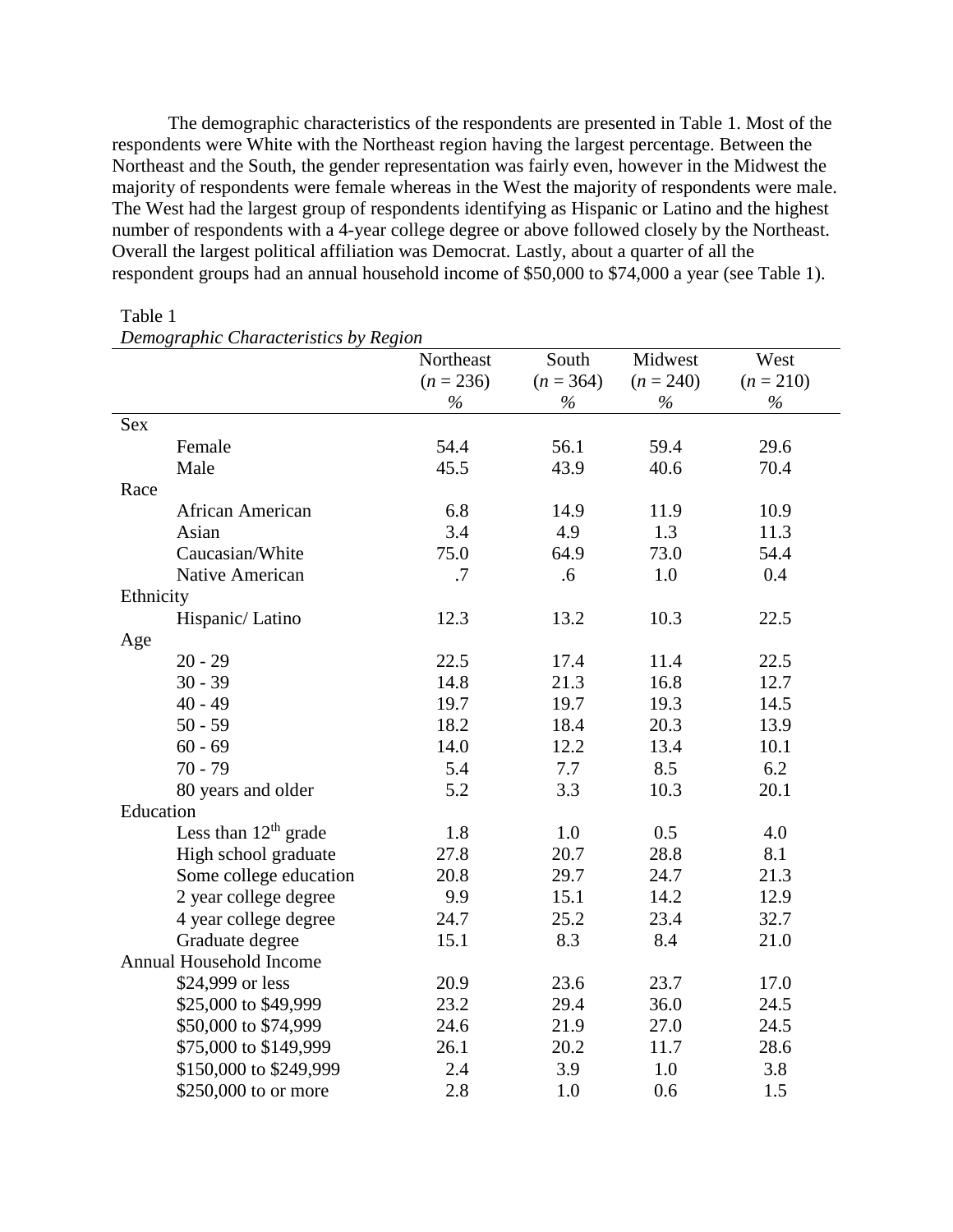| <b>Political Affiliation</b> |      |      |      |      |  |
|------------------------------|------|------|------|------|--|
| Democrat                     | 42.8 | 36.1 | 34.1 | 41.0 |  |
| Independent                  | 24.9 | 24.7 | 26.0 | 26.4 |  |
| Non-affiliated               | 9.0  | 10.2 | 13.4 | 6.7  |  |
| Republican                   | າ3 າ | 28.4 | 26.0 | 25.5 |  |
|                              |      |      |      |      |  |

#### **Results**

## **Perceptions of Agricultural Water Use**

Regarding *trust in water use and protection,* respondents across the nation equally agreed *farmers used sound principles to guide their behavior when it comes to water*. Additionally, respondents equally had the highest agreement that farmers are concerned about water resources when making decisions about farming (see Table 2). Respondents neither agreed nor disagreed that farmers used sound principles to guide their behavior when it comes to water or that they can be relied upon to keep their promises when it came to water use. Respondents in the Midwest and South were more likely than other regions to think it was important to watch farmers closely to ensure they are not taking advantage of water resources. Those in the West also had a lower level of agreement when it came to trusting farmers will keep their promises about water use.

Regarding *use of resources,* respondents felt farmers should use as little pesticides as necessary, use as little fertilizer as necessary, and as little water as possible even if it means having to pay more for food purchases (see Table 2). The South was slightly more likely to disagree with the statements compared to the other regions.

Most respondents neither agreed nor disagreed agriculture had a *positive relationship with the environment* (see Table 3). The exception was respondents from the West who expressed a slightly higher level of agreement when it came to farm lands or privately owned agricultural lands allow water to return and recharge groundwater resources. Respondents from the Northeast expressed the lowest level of agreement that farmers only use as much pesticides or fertilizer as necessary on their fields and crops.

Respondents had mixed feelings on whether *agriculture had a negative impact on the environment.* Over half of all respondents felt animal waste, pesticides, and fertilizers used on farms pollute natural water sources, with pesticides having the highest negative response. In terms of farming causing water runoff, responses were a more varied: the West and the Midwest had a higher response rate in agreement, whereas the northeast and the South neither agreed nor disagreed. When it came to farming causes soil erosion, responses were even more varied between strongly agree, agree, and neither agree nor disagree. The highest response was from the West with 42.7% of respondents agreeing that it does cause soil erosion.

#### **Differences in Perceptions of Agricultural Water Use by Region**

A series of one-way ANOVAs were conducted to compare the effect of region on perceptions of agriculture water use. There was a significant difference at the  $p < .05$  and  $p < .01$ level in two areas, *agricultural use of resources* and *agricultural having negative impact on the*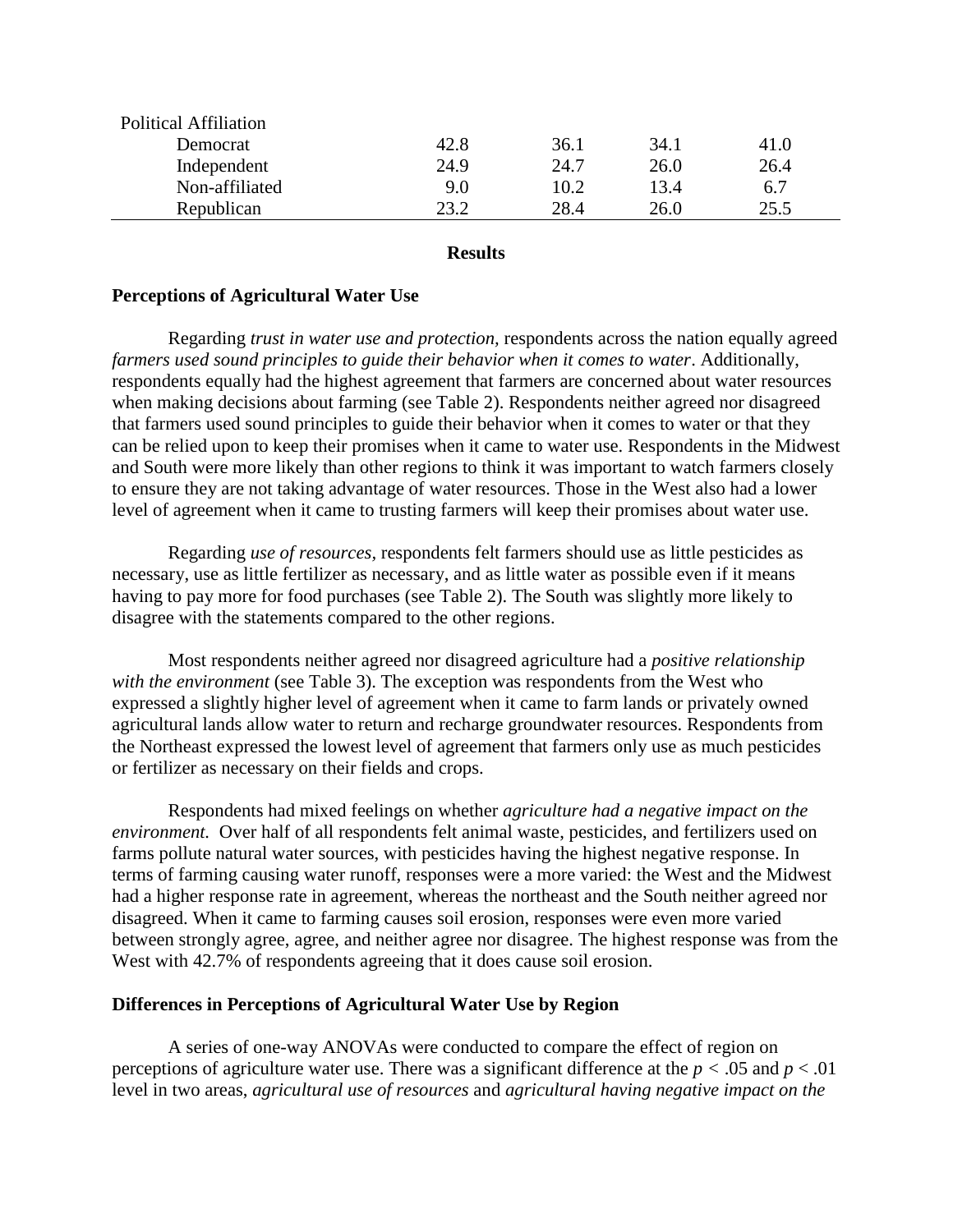*environment* (see Table 4). Post-hoc comparisons using an LSD test indicated overall mean score differences. Responses differed significantly between respondents from the South and all other regions. The Northeast, Midwest, and West all had a higher perception compared to the South that farmers should use as little resources as possible. In addition, there was also a significant difference between the South and the West regarding *agriculture's negative impact on the environment.* The South had a higher perception of agriculture's negative impact on the environment compared to the lower perception of the West (see Table 5). As it relates to agriculture's negative relationship with the natural environment there were significant differences between the South and the west at the  $**p < .01$  value, with the West having a more negative perception of the agriculture industry compared to the South.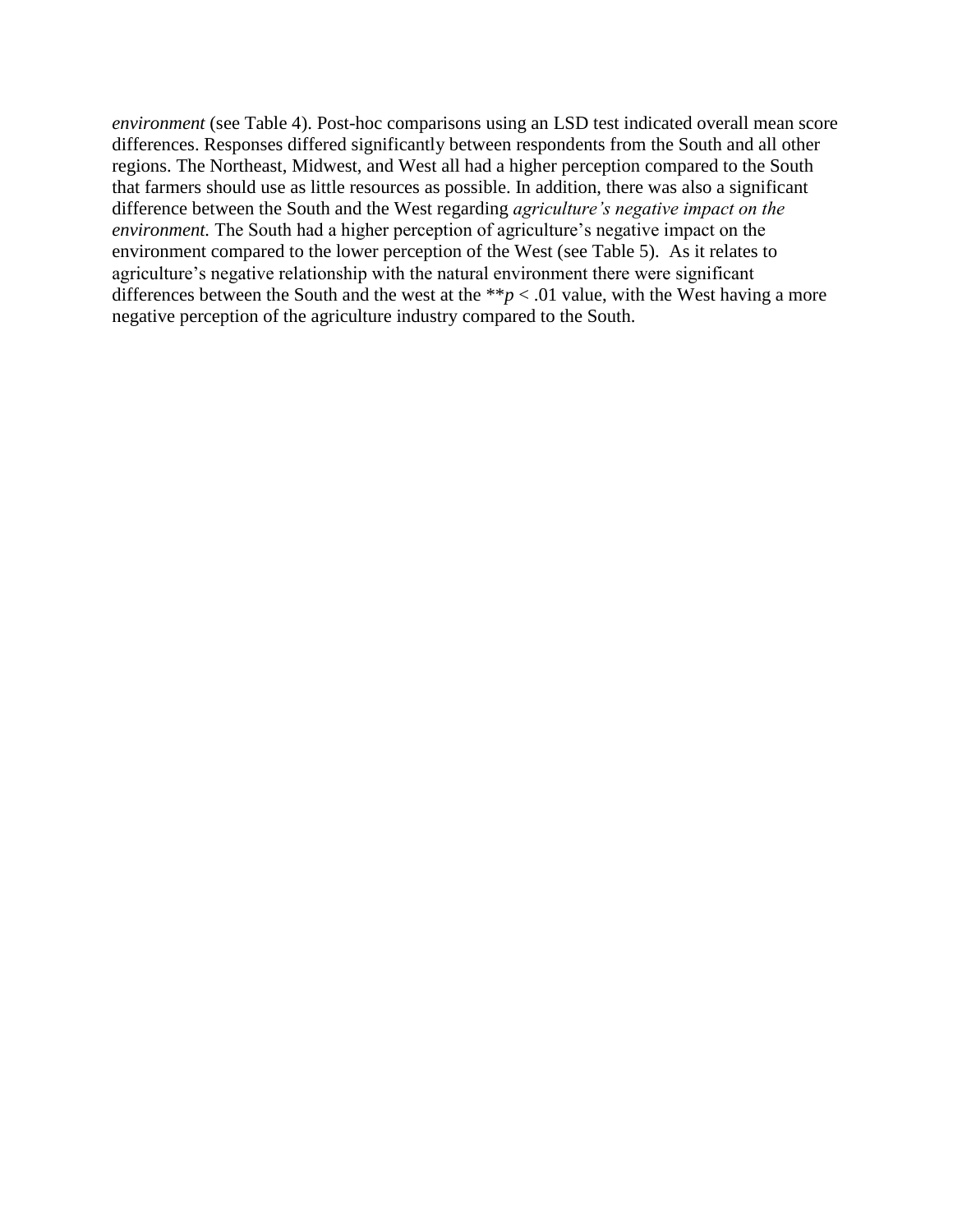# Table 2 *Trust and Resources Results and Comparison between Groups*

|                                                             | <b>Strongly Disagree/Disagree</b><br>$\%$ |      |           |      | Neither Agree nor Disagree<br>$\%$ |      | <b>Strongly Agree/Agree</b><br>$\%$ |      |      |      |           |      |
|-------------------------------------------------------------|-------------------------------------------|------|-----------|------|------------------------------------|------|-------------------------------------|------|------|------|-----------|------|
|                                                             |                                           |      |           |      |                                    |      |                                     |      |      |      |           |      |
| Regions                                                     | NE                                        | S    | <b>MW</b> | W    | <b>NE</b>                          | S    | <b>MW</b>                           | W    | NE   | S    | <b>MW</b> | W    |
| Trust in Water Use and Protection                           |                                           |      |           |      |                                    |      |                                     |      |      |      |           |      |
| I think it is important to watch farmers                    | 14.7                                      | 17.5 | 22.6      | 18.7 | 30.6                               | 33.0 | 32.6                                | 16.9 | 54.7 | 49.5 | 34.8      | 64.3 |
| closely so they do not take advantage of<br>water resources |                                           |      |           |      |                                    |      |                                     |      |      |      |           |      |
| Sound principles seem to guide farmer's                     | 9.5                                       | 7.5  | 7.3       | 10.7 | 35.9                               | 31.2 | 23.8                                | 24.2 | 54.6 | 61.3 | 68.9      | 65.2 |
| behavior when it comes to water                             |                                           |      |           |      |                                    |      |                                     |      |      |      |           |      |
| Farmers can be relied upon to keep their                    | 10.1                                      | 13.4 | 12.7      | 17.5 | 43.0                               | 35.5 | 31.2                                | 33.8 | 46.9 | 51.2 | 56.2      | 48.7 |
| promises when it comes to water use                         |                                           |      |           |      |                                    |      |                                     |      |      |      |           |      |
| I know farmers will be concerned about                      | 4.2                                       | 3.6  | 2.4       | 4.2  | 11.8                               | 10.0 | 9.5                                 | 10.3 | 84.0 | 86.4 | 88.2      | 85.4 |
| water resources when they make important                    |                                           |      |           |      |                                    |      |                                     |      |      |      |           |      |
| decisions about farming                                     |                                           |      |           |      |                                    |      |                                     |      |      |      |           |      |
| <b>Agricultural Use of Resources</b>                        |                                           |      |           |      |                                    |      |                                     |      |      |      |           |      |
| Farmers should use as little pesticides as                  | 6.1                                       | 13.4 | 6.5       | 7.9  | 23.8                               | 25.6 | 17.8                                | 18.4 | 70.1 | 61.0 | 75.6      | 73.7 |
| absolutely necessary even if it means I have                |                                           |      |           |      |                                    |      |                                     |      |      |      |           |      |
| to pay more for food I purchase                             |                                           |      |           |      |                                    |      |                                     |      |      |      |           |      |
| Farmers should use as little fertilizer as                  | 7.2                                       | 17.1 | 9.4       | 7.7  | 29.0                               | 30.8 | 24.5                                | 26.2 | 63.8 | 52.2 | 66.1      | 66.0 |
| absolutely necessary even if it means I have                |                                           |      |           |      |                                    |      |                                     |      |      |      |           |      |
| to pay more for food I purchase                             |                                           |      |           |      |                                    |      |                                     |      |      |      |           |      |
| Farmers should save as much water as                        | 10.6                                      | 12.1 | 8.9       | 8.3  | 30.3                               | 32.4 | 29.2                                | 29.4 | 59.0 | 55.4 | 61.9      | 62.3 |
| possible when irrigating crops even if it                   |                                           |      |           |      |                                    |      |                                     |      |      |      |           |      |
| means I have to pay more for food I                         |                                           |      |           |      |                                    |      |                                     |      |      |      |           |      |
| purchase                                                    |                                           |      |           |      |                                    |      |                                     |      |      |      |           |      |

*Note:* Northeast (NE; *n* = 236), South (S; *n* = 364), Midwest (MW; *n* = 240), and West (W; *n* = 210).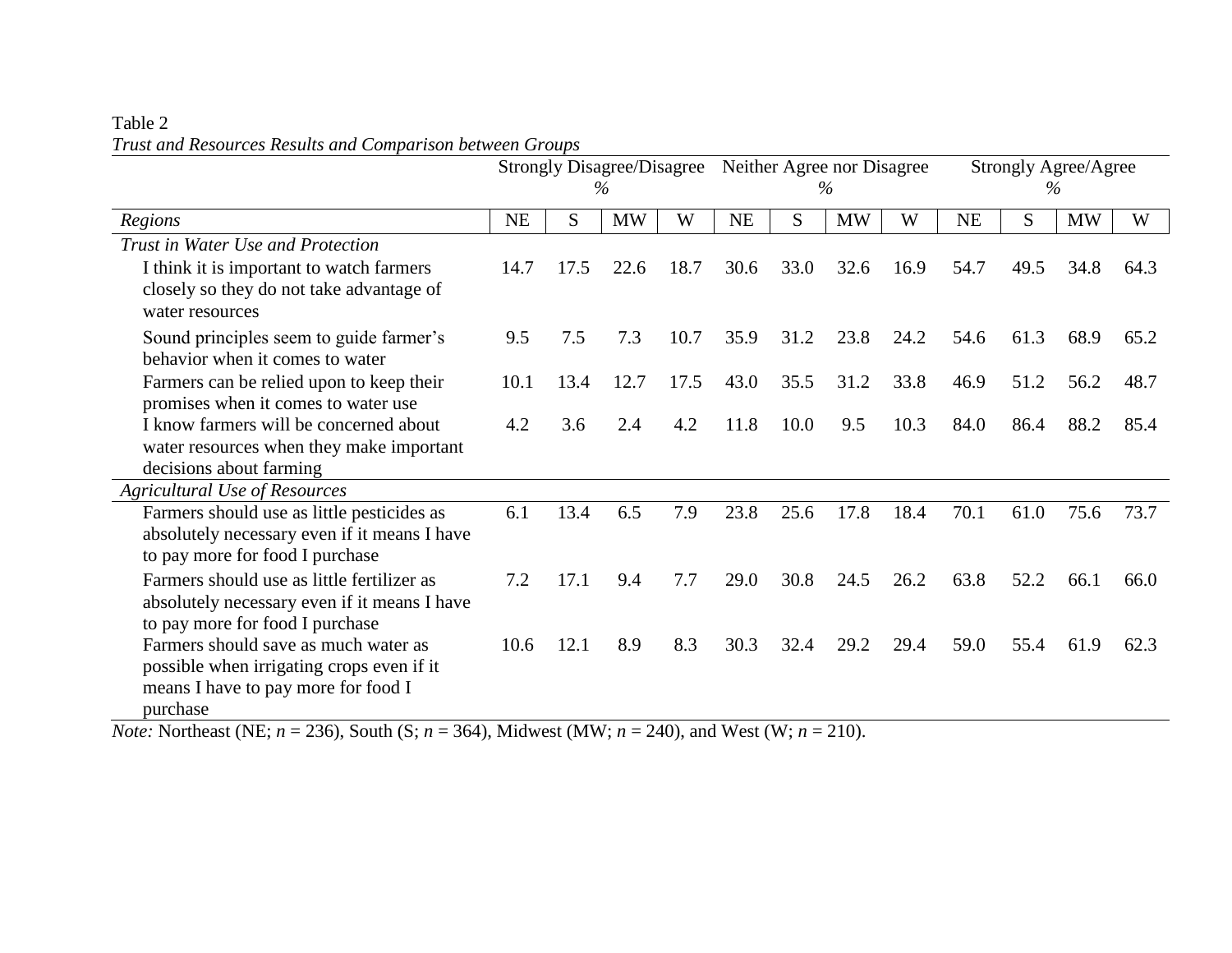|                                                          | <b>Strongly Disagree/Disagree</b> |      |           |      |           | Neither Agree nor Disagree |           | <b>Strongly Agree/Agree</b> |           |      |           |      |
|----------------------------------------------------------|-----------------------------------|------|-----------|------|-----------|----------------------------|-----------|-----------------------------|-----------|------|-----------|------|
|                                                          |                                   |      | $\%$      |      |           |                            | $\%$      |                             |           |      | $\%$      |      |
| Regions                                                  | <b>NE</b>                         | S    | <b>MW</b> | W    | <b>NE</b> | S.                         | <b>MW</b> | W                           | <b>NE</b> | S    | <b>MW</b> | W    |
| Agriculture's Positive Impact on the Natural Environment |                                   |      |           |      |           |                            |           |                             |           |      |           |      |
| Farmers only use as much pesticides as                   | 22.6                              | 18.1 | 16.6      | 25.1 | 37.4      | 36.0                       | 37.1      | 29.3                        | 39.9      | 45.9 | 46.3      | 45.5 |
| necessary on their fields and crops                      |                                   |      |           |      |           |                            |           |                             |           |      |           |      |
| Farmers only use as much fertilizer as                   | 16.9                              | 16.9 | 16.6      | 22.3 | 39.8      | 41.2                       | 35.3      | 34.0                        | 43.3      | 41.9 | 48.0      | 43.7 |
| necessary on their fields and crops                      |                                   |      |           |      |           |                            |           |                             |           |      |           |      |
| Farm lands or privately owned agricultural               | 7.4                               | 6.4  | 7.2       | 7.8  | 37.3      | 33.7                       | 37.1      | 21.8                        | 55.3      | 59.9 | 55.8      | 70.6 |
| lands allow water to return and recharge                 |                                   |      |           |      |           |                            |           |                             |           |      |           |      |
| groundwater resources (such as aquifers                  |                                   |      |           |      |           |                            |           |                             |           |      |           |      |
| where we get our drinking water)                         |                                   |      |           |      |           |                            |           |                             |           |      |           |      |
| Farming protects our natural environment                 | 9.3                               | 7.9  | 12.7      | 19.0 | 27.2      | 31.3                       | 30.8      | 26.5                        | 63.6      | 60.8 | 56.4      | 54.5 |
| Farmers conserve water                                   | 12.3                              | 13.7 | 13.2      | 14.0 | 45.6      | 37.3                       | 45.9      | 32.7                        | 42.0      | 49.0 | 40.9      | 53.3 |
| Agriculture's Negative Impact on the Natural Environment |                                   |      |           |      |           |                            |           |                             |           |      |           |      |
| Animal waste used on farms pollutes natural              | 12.3                              | 17.6 | 19.2      | 12.1 | 34.8      | 29.6                       | 28.4      | 28.6                        | 52.9      | 52.8 | 52.4      | 59.3 |
| water sources                                            |                                   |      |           |      |           |                            |           |                             |           |      |           |      |
| Pesticides used on farms pollutes natural                | 6.1                               | 9.7  | 7.6       | 6.8  | 25.7      | 25.2                       | 22.8      | 19.0                        | 68.0      | 65.1 | 69.6      | 74.2 |
| water sources                                            |                                   |      |           |      |           |                            |           |                             |           |      |           |      |
| Fertilizers used on farms pollutes natural               | 7.8                               | 11.7 | 9.3       | 8.6  | 26.7      | 30.3                       | 27.9      | 30.8                        | 65.5      | 58.0 | 62.8      | 60.6 |
| water sources                                            |                                   |      |           |      |           |                            |           |                             |           |      |           |      |
| Farming causes water runoff                              | 22.0                              | 22.8 | 18.9      | 12.1 | 37.5      | 41.2                       | 27.2      | 37.1                        | 40.6      | 36.0 | 53.9      | 50.7 |
| Farming causes soil erosion                              | 26.3                              | 28.2 | 29.3      | 30.8 | 34.0      | 38.6                       | 32.8      | 26.5                        | 39.7      | 33.2 | 37.9      | 42.7 |

Table 3 *Positive and Negative Relationship Results and Comparison between groups*

*Note:* Northeast (NE;  $n = 236$ ), South (S;  $n = 364$ ), Midwest (MW;  $n = 240$ ), and West (W;  $n = 210$ ).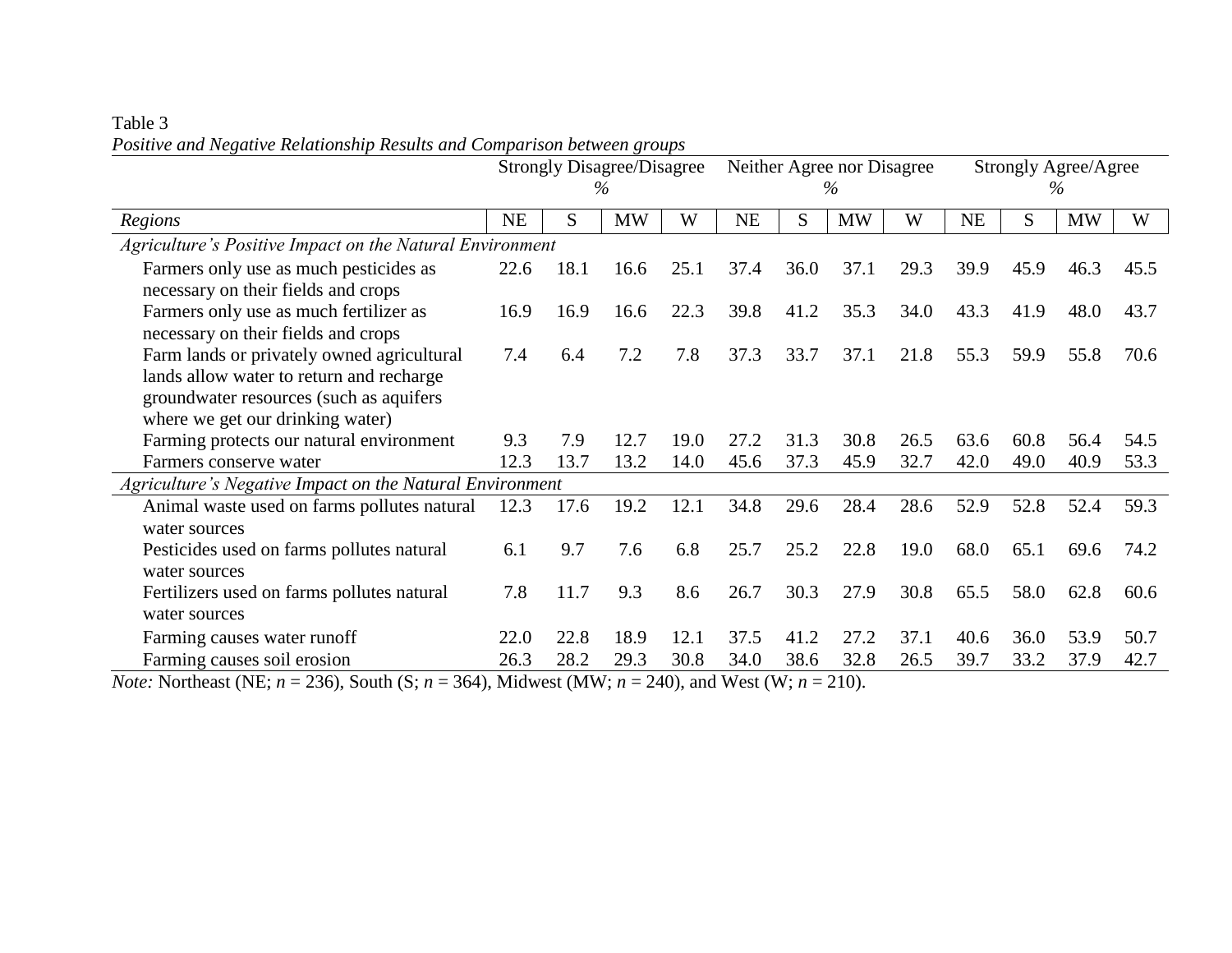| Table 4 |                                                                 |  |
|---------|-----------------------------------------------------------------|--|
|         | Differences in Agricultural Water Use by Region and ANOVA Tests |  |

|                                                                   | Northeast<br>$(n = 236)$ | South<br>$(n = 364)$ | <b>Midwest</b><br>$(n = 240)$ | West<br>$(n = 210)$ |                |         |
|-------------------------------------------------------------------|--------------------------|----------------------|-------------------------------|---------------------|----------------|---------|
|                                                                   | M(SD)                    | M(SD)                | M(SD)                         | M(SD)               | $\overline{F}$ | n       |
| Trust in water use and<br>protection                              | 3.74(.60)                | 3.75(.63)            | 3.75(.53)                     | 3.78(.59)           | .31            | .82     |
|                                                                   |                          |                      |                               |                     |                |         |
| Agriculture had a positive<br>impact on the environment           | 3.50(.76)                | 3.54(.75)            | 3.40(.75)                     | 3.55(.83)           | .66            | .58     |
| Agriculture had a negative                                        | 3.51(.80)                | 3.38(.85)            | 3.51(.74)                     | 3.59(.74)           | 2.             | $.03*$  |
| impact on the environment<br><b>Agricultural Use of Resources</b> | 3.87(.90)                | 3.66(.99)            | 3.88(.89)                     | 3.93(.89)           | 4.39           | $.00**$ |

Note. \* *p<* .05 and \*\**p* < .01.

# Table 5 *Post-Hoc Test Differences in Regions*

|                                          | Region | Regions          | Mean Dif. |         |
|------------------------------------------|--------|------------------|-----------|---------|
| Trust in water use and protection        | South  | Northeast        | .00       | .96     |
|                                          |        | Midwest          | .00.      | .99     |
|                                          |        | West             | $-.04$    | .50     |
| Agriculture had a positive impact on the | South  | <b>Northeast</b> | .04       | .62     |
| environment                              |        | Midwest          | .13       | .23     |
|                                          |        | West             | $-.02$    | .47     |
| Agriculture had a negative impact on the | South  | Northeast        | $-.13$    | .08     |
| environment                              |        | Midwest          | $-.13$    | .7      |
|                                          |        | West             | $-.21$    | $.00**$ |
| <b>Agricultural Use of Resources</b>     | South  | Northeast        | $-.21$    | $.01**$ |
|                                          |        | Midwest          | $-.22$    | $.00**$ |
|                                          |        | West             | $-.27$    | $.00**$ |

Note \*\**p* < .01.

## **Conclusions**

The findings revealed respondents across the U.S. trust farmers when it came to their water use and they had a positive perception regarding agriculture's positive impact on the environment. Differences were observed when it came to farmers' use of resources and their negative impact on the environment, with respondents from the West having a significantly more negative perception compared to respondents in other U.S. regions.

Respondents felt farmers should only use the necessary amount of resources (e.g. pesticides, fertilizer, and water) as needed. Additionally, respondents reported being willing to pay more for food if farmers would limit their use of pesticides, fertilizer, and save water. This indicated the public is willing to work with farmers to support their businesses, if in turn the agricultural industry does their part to protect the natural environment.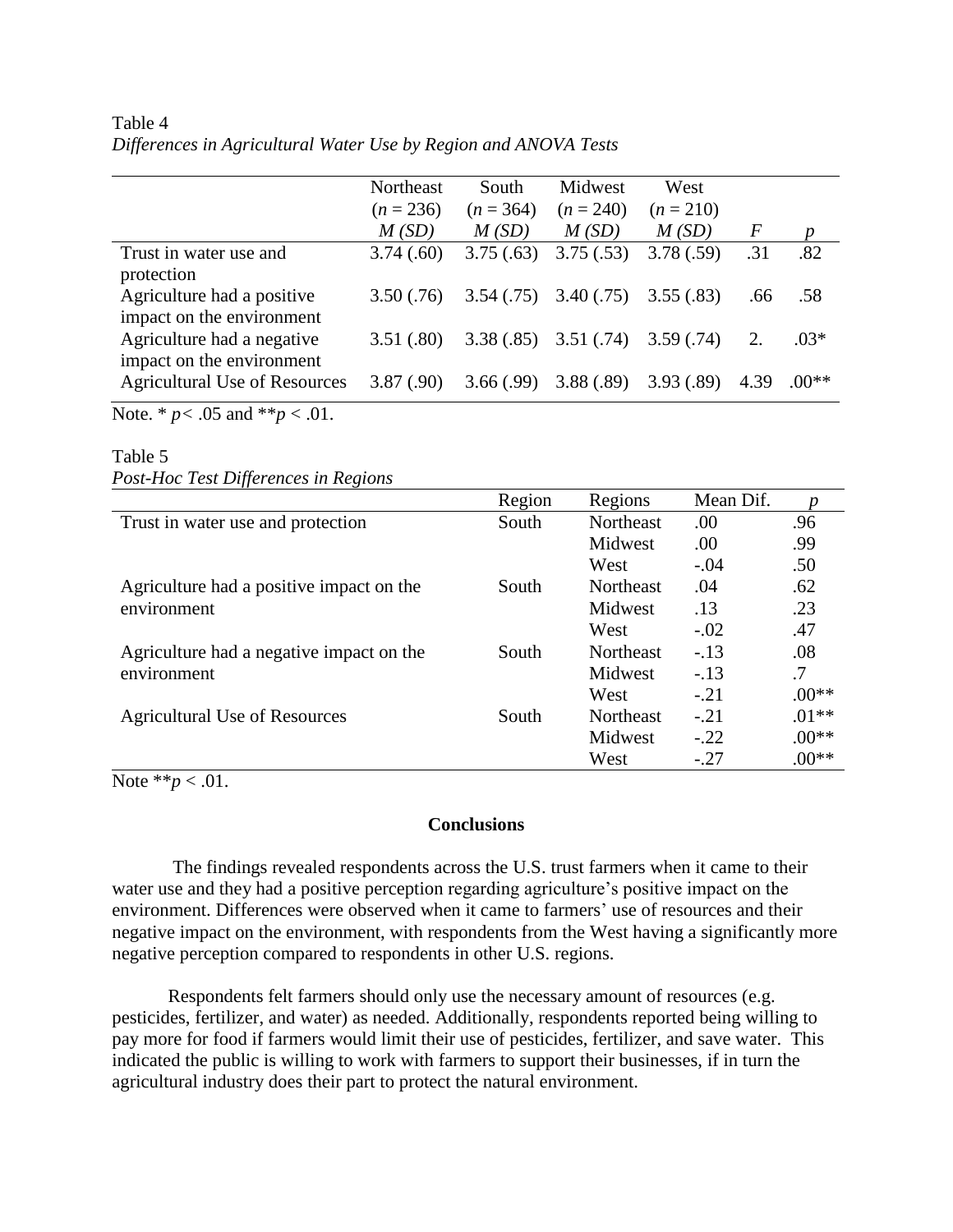According to social capital theory, knowledge can be accessed through various networks of social relationships among individuals. The study conducted by Jones et al. (2010) indicated that institutional trust was the most important factor of social capital. Similarly, the results of this study can be used to strengthen social ties and increase transparency between members of the general public and the agricultural industry, disagreements between various stakeholders can be resolved and plans of action can be created. As stated previously, extension educators are influential within local communities and are the most trusted sources of information. Much like the study of Robinson and Meikle-Yaw (2007), Extension supported community projects created social ties within the communities leading community members to be more civically engaged.

#### **Implications and Recommendations**

This study provided an opportunity to demonstrate an array of perceptions related to agricultural water issues by U.S. region. Prior to providing recommendations based on the results, it is important to recognize the limitations of this study. A potential limitation was the use of a non-probability sampling. While weighting techniques were applied, the relationship between the sample and the population is unknown. It is unclear how representative it is of the population as whole and should be interpreted with caution.

Since local university extension, soil and water conservation districts, and state agencies were found to be the most trusted sources of information in a study by Mase et al. (2015), it is important for the university to be transparent with the public about agriculture-related information in order to regain trust. It is important for extension programs to consider creating partnerships to transfer knowledge to multiple stakeholders to create a larger network for social capital. Perhaps forums targeted at members of the media could be used to educate those having a large amount of influence about agricultural water use.

Building social ties between extension educators and members of the public can increase the chance of a greater, more informed network. This informed network could address the negative media coverage and explain what the agricultural industry is doing to mitigate high water consumption activities. It could also be used to assist in the development of policy with individuals representing all water stakeholders present to ensure policy and regulation is formed to sustain natural resources without devastating agriculture.

Farmers in local communities could open their farms to the public to build social capital with the local residents. For these open-houses or field days farmers could offer local residents a transparent look at how farmers use pesticides, fertilizers, and water on their operations. This would provide an opportunity for local citizens get a first-hand look at how agriculture is using their resources. This also provides an opportunity for the public to develop educated perceptions of agriculture's positive and negative impacts on the environment.

Extension educators involved in water education should also increase initiatives that would help enhance perceptions of agricultural water use (Lamm et al., 2016) since agricultural water use accounts for a significant amount of water withdrawal (Schaible & Aillery, 2012). For example, producing television clips and YouTube videos that demonstrate practical techniques farmers and producers use to maintain and preserve water could be helpful. Extension programs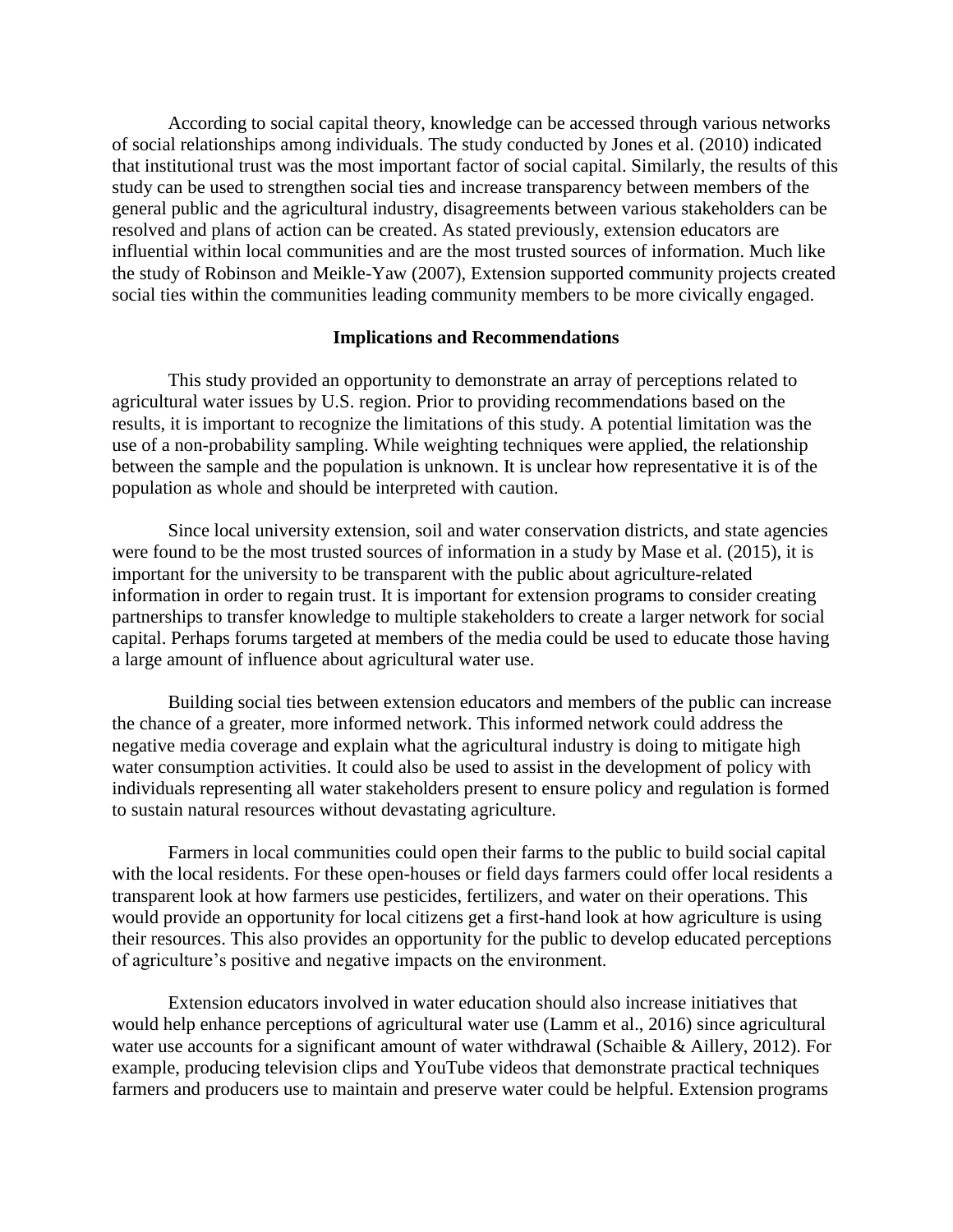should be delivered both online and in person; both options would allow participants to increase their knowledge on a broad set of topics and connect interested parties to those living within their communities (Wolfson et al., 2015).

In an effort to educate the public, Extension educators can increase awareness of local farmers' positive agricultural water use in their regional communities. Public visability can come in the forms of signage at the local grocery store next to the produce and meat section indicating where the product was grown and how the farm positively promotes agricultural water use within the region, social media campaigns that highlight local farmers' sustainable agricultural water use practices, and signs visable from the road indicating that a farm is practicing positive and sustainable agricultural water use. For example, extension educators in the South can publicly promote farmers' low use of pesticides, fertilizer, and water. Extension educators in the West and Midwest can publicly promote what farmers are doing to decrease water runoff. Extension eduactors in the West can publicly promote how farmers work to decrease soil erosion. The public in the western U.S. exhibited a more negative perception of agricultural water use perhaps because water shortages have been highlighted repeatedly. Therefore, extension educators have a greater challenge ahead of them in trying to increase public understanding of farmers' agricultural water use.

Perceptions of water issues, and actual water issues, vary depending upon geographic location. It is important that extension educators create programs based on the issues pertaining to their particular area. Increasing communication about agricultural water use can increase stakeholder awareness and improve public perception. Increased awareness will ultimately create more informed policy and regulations benefiting water allocation for all water users.

Additional studies should be conducted to continue adding to the agricultural water use and extension education literature. Studies could be conducted based on additional demographics to determine audience segments' perceptions of agriculture water use. Other demographics that could be used to segment audiences are age, generation, individual state, income level or education attainment, and race. Segmenting audiencing would increase the ability to dive deep into specific issues and discussions because extension educators would be addressing specific concerns related to agriculture water use rather than speaking broadly. In addition, after extension programming specifically addressing agriculture water use was conducted, a study could intentionally measure the longitudinal effect of the program on public perception of agriculture water use.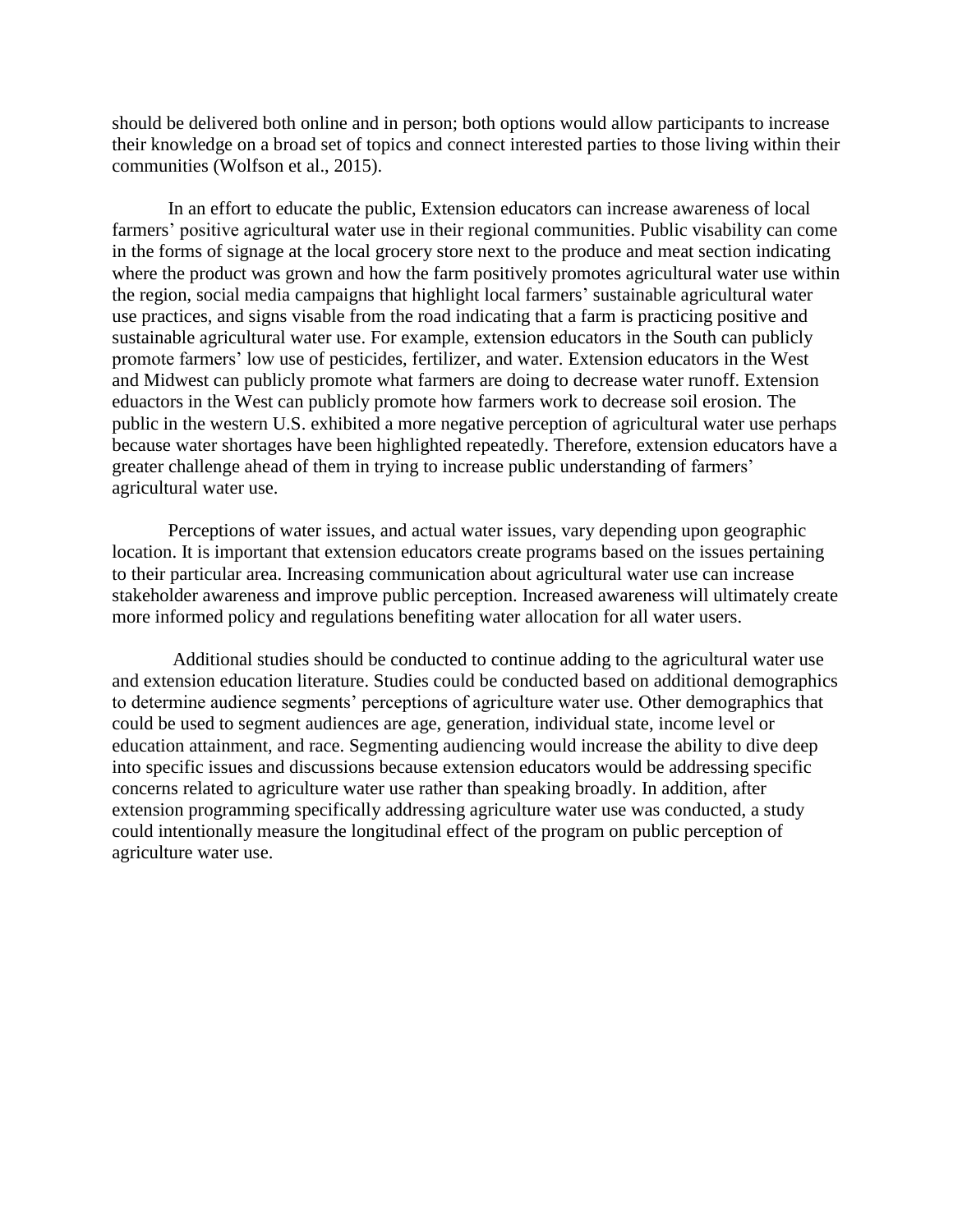#### **References**

- Araya, Y. N., & Kabakian, V. (2004). Young people's involvement in global water issues. *Future, 36*(5), 603-609. doi: 10.1016/j.futures.2003.10.010.
- Attari, S. Z. (2014). Perceptions of water use. *Proceedings of the National Academy of Sciences of the United States of America, 111*(14), 5129-5134. doi: 10.1073/pnas.1316402111.
- Baker, R., Brick, J. M., Bates, N. A., Battaglia, M., Couper, M. P. & Dever, J. A. (2013). *Report of the AAPOR task force on non-probability sampling.* American Association for Public Opinion Research. Retrieved from http://www.aapor.org/AM/Template.cfm?Section=Reports1&Template=/CM/ContentDis play.cfm&ContentID=5963
- Bian, D., Williams, R. B., Benson, A., & Segarra, E. (2016). The effects of policy implementation on groundwater extraction. *Journal of Contemporary Water Research & Education, 158*, 4-45. Retrieved from http://ucowr.org/files/Journal/Issues/158/158\_Bian\_et\_al.pdf
- Combs, S. (2012). The impact of the 2012 drought and beyond. *Texas Comptroller of Public Accounts.* Retrieved from https://texashistory.unt.edu/ark:/67531/metapth542095/m2/1/high\_res\_d/txcs-0790.pdf
- Chesapeake Bay Program. (2012). Discover the Chesapeake: Chesapeake bay issues. Retrieved from http://www.chesapeakebay.net/discover/bay101/issues
- Drummond, D. O. (2003). Texas groundwater law in the twenty-first century: A compendium of historical approaches, current problems, and future solutions focusing on the high plains aquifer and the panhandle. *Texas Tech Journal of Texas Administrative Law*, 174-225. Retrieved from https://ttu-ir.tdl.org/ttuir/bitstream/handle/2346/73921/15\_4TE~1.PDF?sequence=1&isAllowed=y
- Dunkelberger, L. (2017). Florida loses to Georgia in water wars ruling. *The Miamie Herald.*  Retrieved from http://www.miamiherald.com/news/local/environment/article132784134.html.
- Elias, E., Rango, A., Smith, R., Maxwell, C., Steele, C., & Havstad, K. (2016). Climate change, agriculture, and water resources in the southwestern United States. *Journal of Contemporary Water Research & Education, 158*, 46-61. Retrieved from http://ucowr.org/files/Journal/Issues/158/158 Elias et al.pdf
- Garner, D. (2009). The joys and pains of being an animal. *The New York Times.* Retrieved from http://www.nytimes.com/2009/01/21/books/21garn.html?\_r=0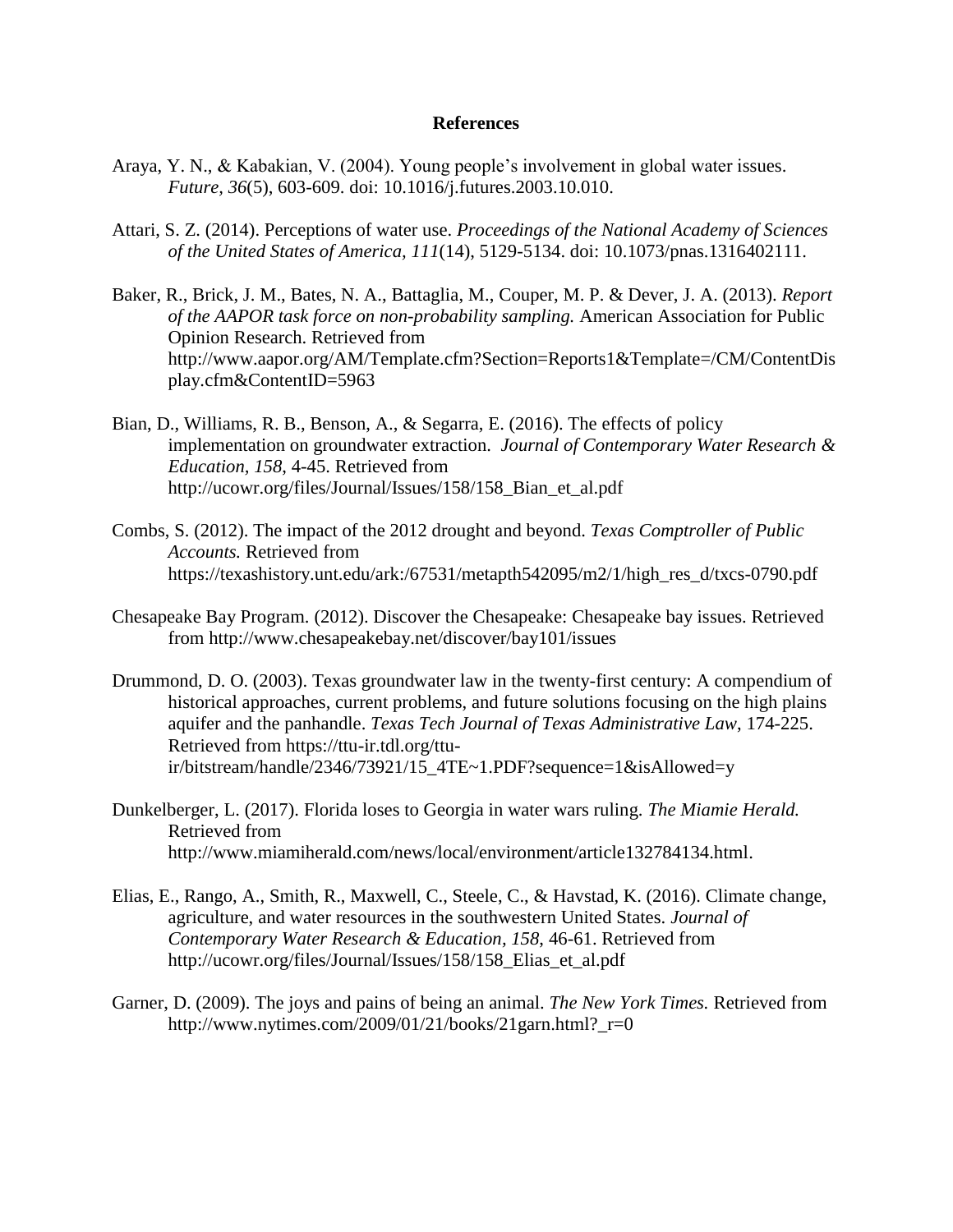- Jones, N., Evangelinos, K., Gaganis, P., & Polyzou, E. (2010). Citizens' perceptions on water conservation policies and the rolde of social capital. *Water Resource Management, 25*, 509-522. doi: 10.1007/s11269-010-9711-z
- Kalton, G., & Flores-Cervantes, I. (2003). Weighting methods. *Journal of Official Statistics*, *19*(2), 81-97. Retrieved from http://www.jos.nu/Articles/article.asp
- Lamm, A. J., Taylor, M., & Lamm, K. W. (2016). Using perceived differences in views of agricultural water use to inform practice. *Journal of Agricultural Education, 57*(3), 180- 191. doi: 10.5032/jae.2016.03180.
- Leach, W. D., & Sabatier, P.A. (2005). To trust an adversary: Integrating rational and psychological models of collaborative policymaking. *American Political Science Review, 99*(4), 491-503. doi: 10.1017/S000305540505183X
- Mann, R. A. (2009). A horizontal federalism solution to the management of interstate aquifers: considering an interstate compact for the high plains aquifer. *Texas Law Review, 88,* 391- 413.
- Mase, A. S., Babin, N. L., Prokopy, L. S., & Genskow, K. D. (2015). Trust in sources of soil and water quality information: Implications for environmental outreach and education. *Journal of the American Water Resources Association, 51*(6), 1656-1666. Doi: 10.1111/1752-1688.12349
- Miller, E., & Buys, L. (2008). The impact of social capital on residential water-affecting behaviors in a drought-prone Australian community. *Society and Natural Resources, 21*(3), 244-257. doi: 10.1080/08941920701818258
- Howard, B. C. (2016). Water wars threaten America's most endangered rivers. *National Geographic*. Retrieved from http://news.nationalgeographic.com/2016/04/160412 americas-most-endangered-rivers-list-conservation/.
- Nijhuis, M. (2014). "When the Snow Fail," *National Geographic, 226*(4), 58-73. Retrieved from https://www.nationalgeographic.com/west-snow-fail/
- Panda, S. (2015). On fish and farms: The future of water in California's central valley after San Luis and Delta Mendota water authority v. Jewell. *Ecology Law Quarterly, 42*(2), 397- 436. doi: 10.15779/Z38TV9H
- Putnam, R. D. (2000). *Bowling alone. The collapse and revival of American society.* Simon & Schuster, New York, NY.
- Rawlins, B. (2008). Measuring the relationship between organizational transparency and employee trust. *Public Relations Journal, 2*(2), 1-21. Retreived from https://scholarsarchive.byu.edu/facpub/885